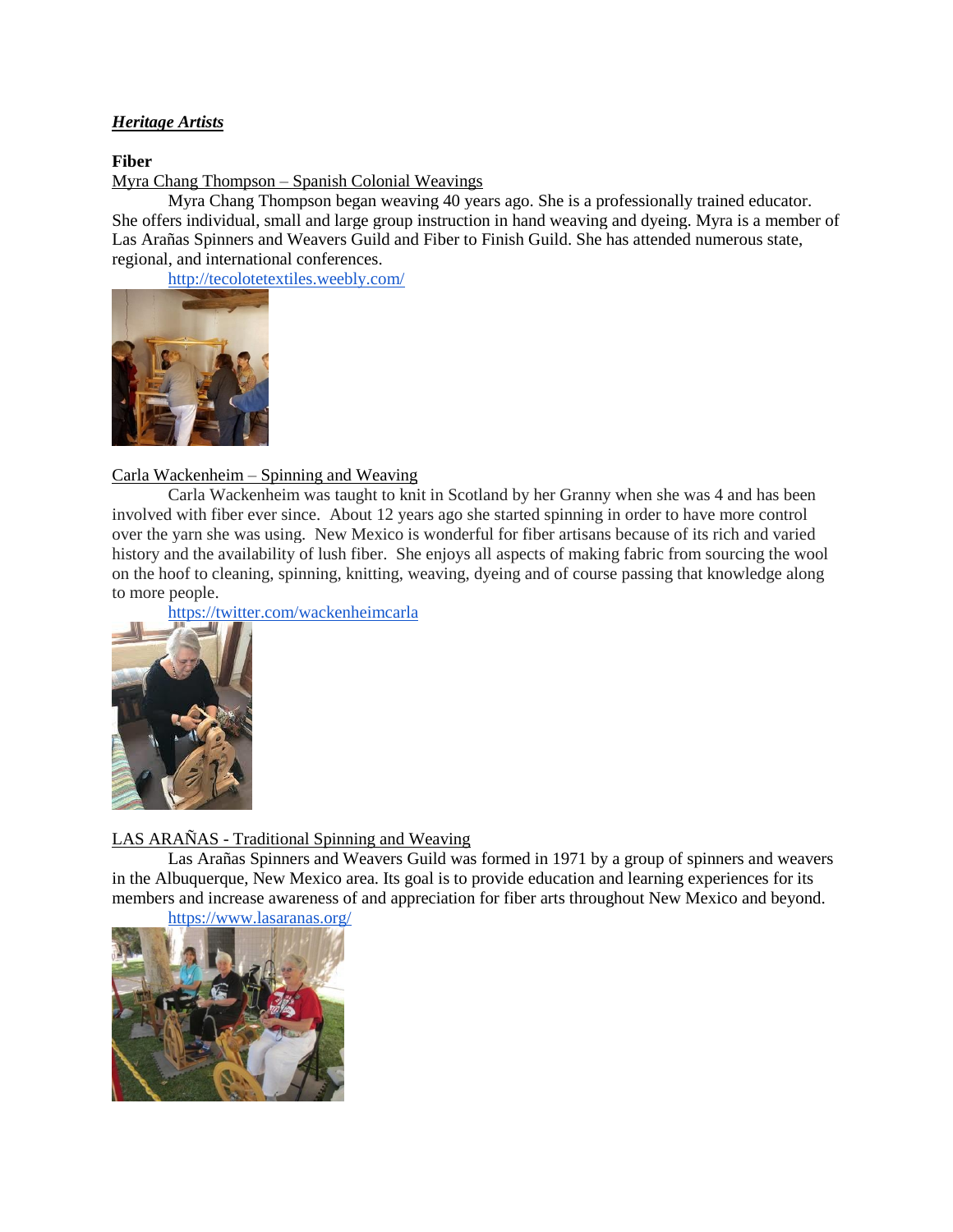## Annette Turk Gutiérrez – Colcha

Annette Turk Gutiérrez is a fiber artist with a primary interest in colcha - a traditional spanish embroidery technique. Annette has demonstrated this traditional art from shearing churro sheep to developing prized pieces. Annette has ancestral ties in New Mexico that can be traced back to Don Juan Perez Onate and is a docent at Casa San Ysidro.

<https://golondrinas.org/meet-annettegutierrez-turk/>

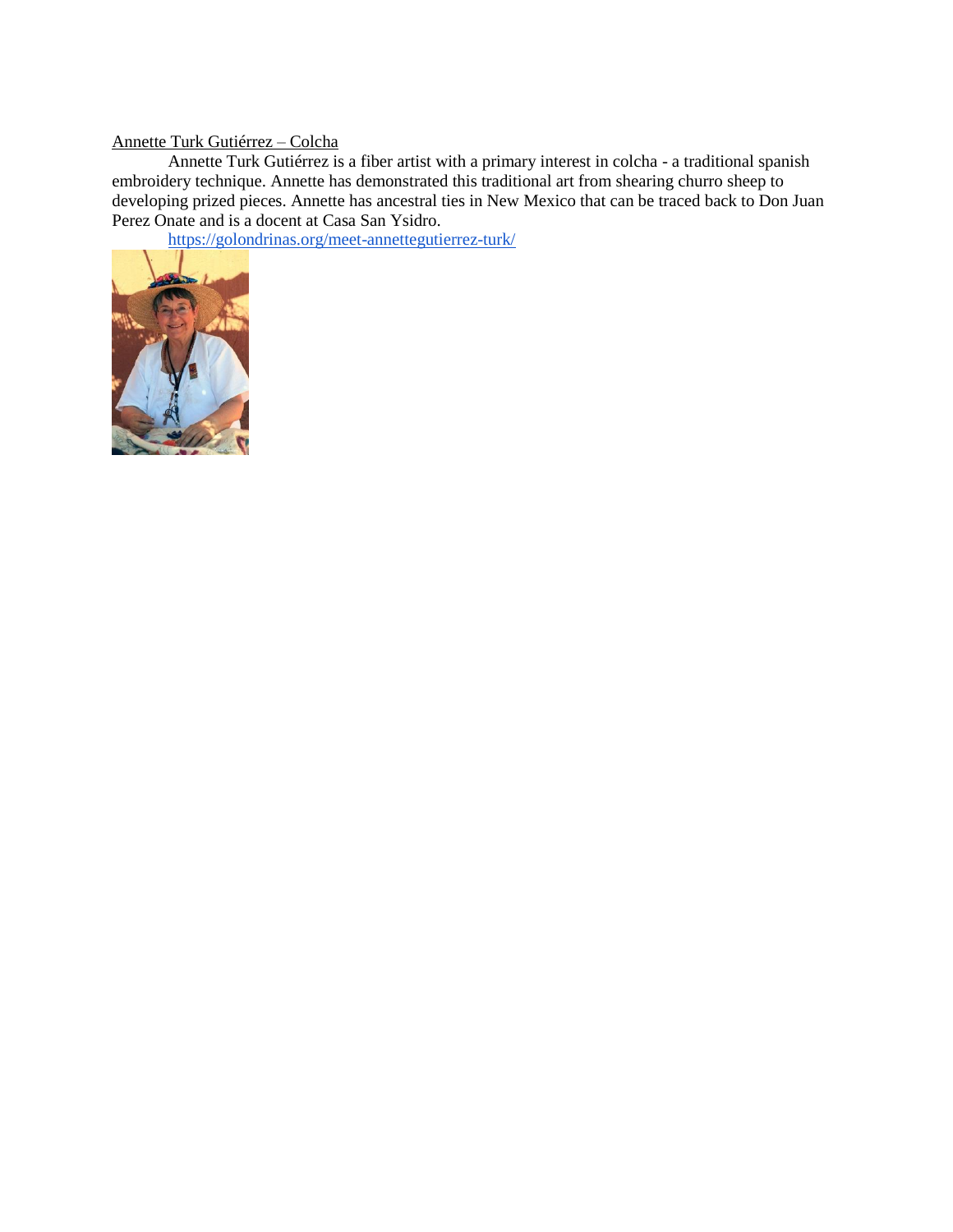## **Tinwork**

### Jason Younis Y Delgado – tin work

Jason Younis y Delgado, a Santa Fe Native, was taught the art of tinsmithing by his grandmother and great uncle from an early age. Today, he continues the craft of five generations, participating in local shows and demonstrations. He also teaches classes through local parks and Albuquerque Senior Centers. Jason's tools have been passed down through his family and are hand fashioned to match family designs. Jason's designs, incorporating his own unique imagery, are drawn from traditional family patterns and punchwork. He currently works and teaches in Albuquerque.

<http://www.newmexicotinwork.com/newmexicotinwork/Home.html>



## **Blacksmith**

## Dave Sabo – Blacksmith

Dave Sabo is a contemporary blacksmith and artist with a deep knowledge of Spanish Colonial blacksmithing. Drawing inspiration from his award winning mother, Betty Sabo, Dave continues the family legacy of original art. Dave uses traditional techniques to express his art through metal, glass, and stone. His work has been consistently demonstrated through the program, Blacksmithing Basics at Casa San Ysidro.

<https://corralessocietyofartists.org/artist/davesabo/>

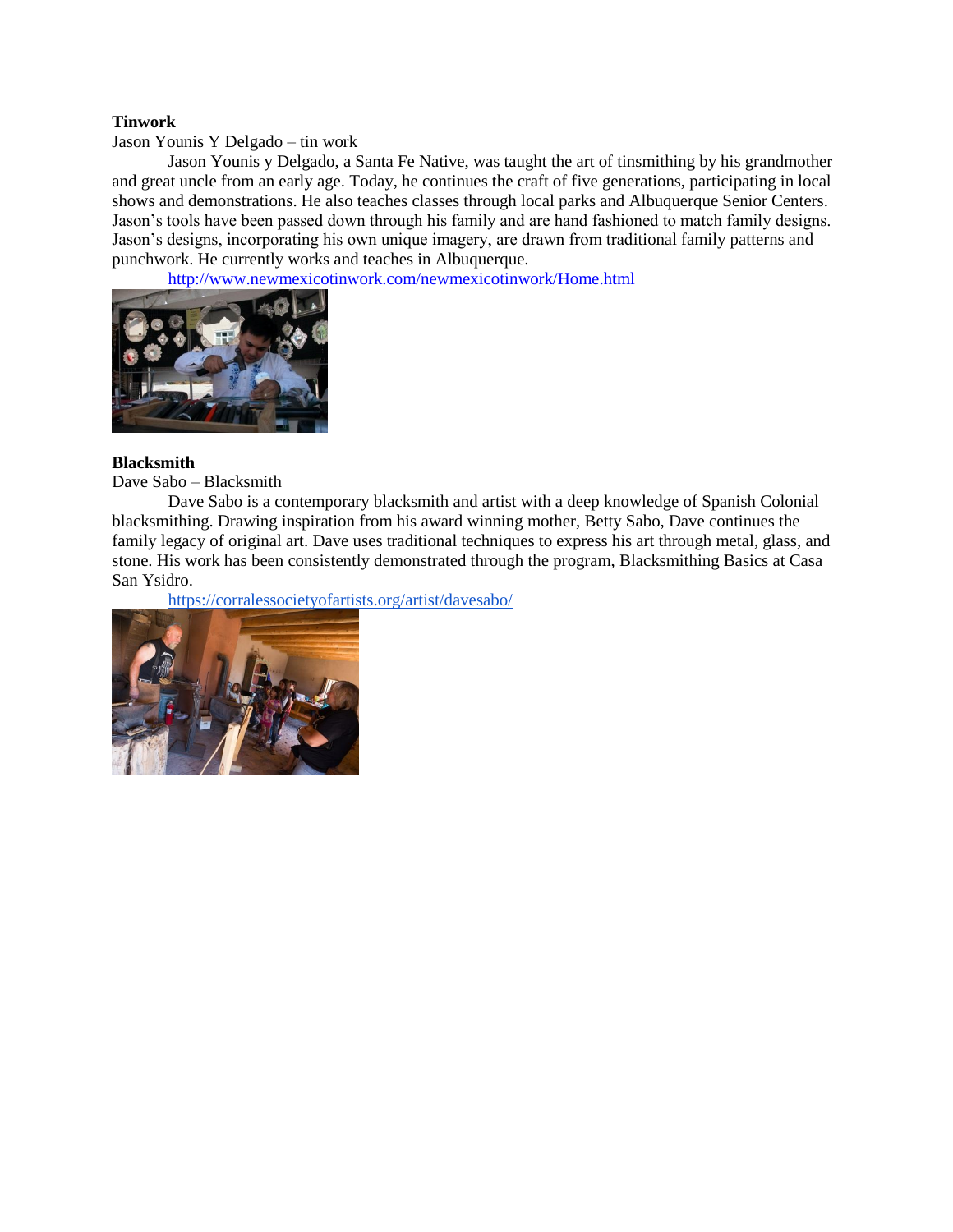## **Jewelry**

Juan Lopez – Filigree Jewelry

Juan Lopez is an award winning filigree artist known for virtually reviving the art. He taught himself the intricate art form by researching books and examples in museums. His one of a kind pieces have become part of permanent collections within museums and are sold at shows across the southwest. Lopez has been committed to twisting silver wire for over 20 years.

<https://www.facebook.com/juanlopezfiligree>



## Stephanie Medina – Inlay

Stephanie Medina of [Kewa \(Santo Domingo\) Pueblo](http://shumakolowa.com/pages/shop-by-pueblo) comes from a renowned family of jewelers. She learned jewelry-making from her mother, acclaimed artist Rosalie Medina. As a child, Medina learned the complex art of mosaic inlay by her grandmother who created fine inlay thunderbirds. Today, Medina is known for her extraordinary mosaic inlay and lapidary work. Medina's jewelry has been featured in multiple shows like the Heard Museum Indian Fair & Market, the Autry Museum Indian Market, and the Eight Northern Pueblos Arts and Crafts Show. She is a recipient of the Wheelwright Museum fellowship.

<https://shumakolowa.com/pages/stephaniemedina>

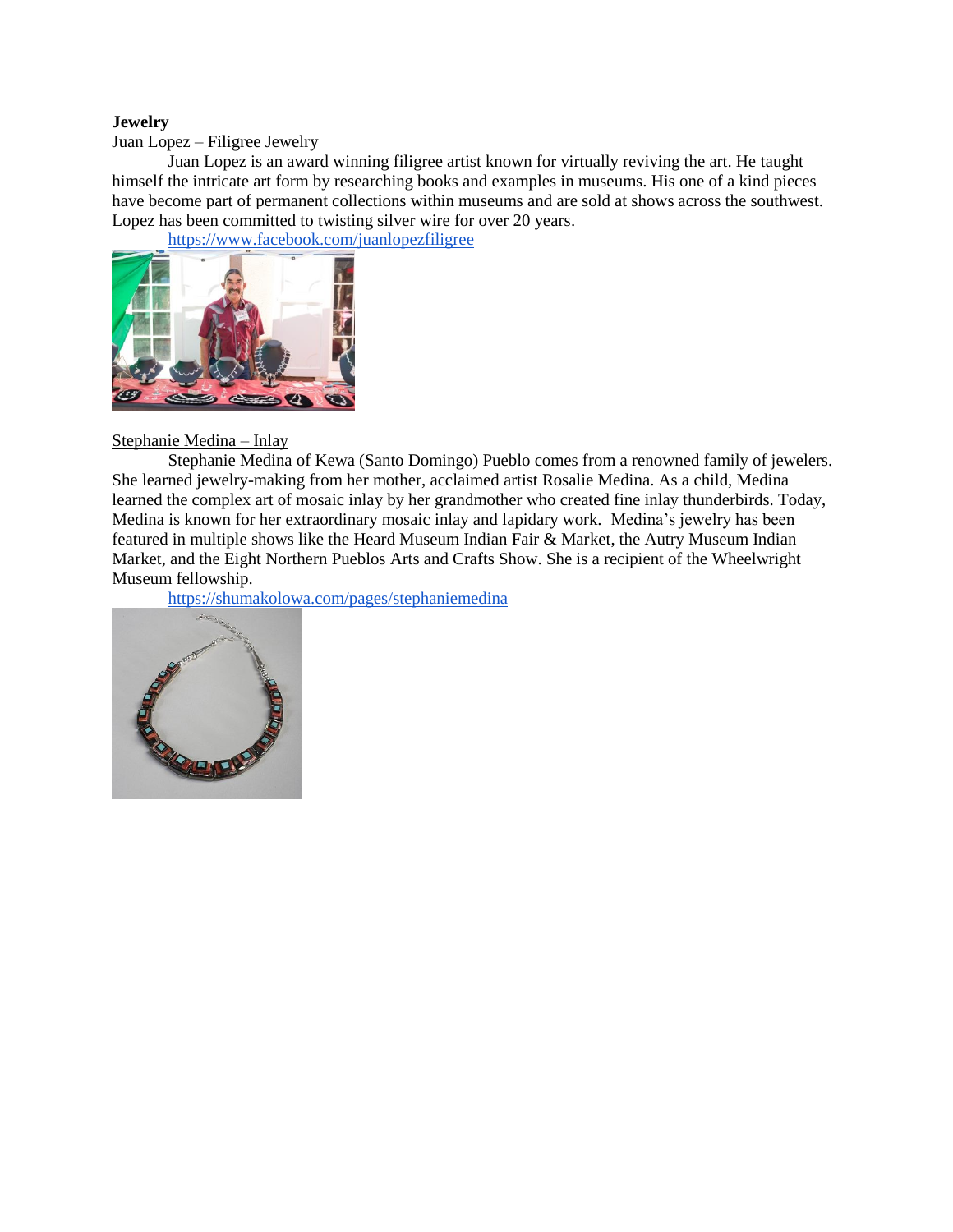#### **Santos**

### Adrian & Melanie Montoya – Retablos

Adrian Montoya was drawn to the traditional art form of retablos through his faith and church. He paints as a way to speak to the Saints he is creating. He began painting in 1999, by learning the art form from two santeros in his home town of Las Vegas, NM; Cruz Flores and Margarito R. Mondragon. He learned how to use the gesso, made with gypsum and animal hide glue, along with natural pigments, and homemade varnish. In 2013 he was accepted to the Traditional Spanish Market in Santa Fe in 2013. Montoya has passed the tradition down to his children

[www.facebook.com/adrianmontoyaretablos/](http://www.facebook.com/adrianmontoyaretablos/)



#### Charles Carrillo - Retablos

Charlie Carillo is an artist, author, and archaeologist known for creating art using Spanish colonial techniques that reflect 18th-centurySpanish New Mexico. Carrillo's works have been shown throughout the US and are a part of many permanent collections in museums across the country, including the Smithsonian American Art Museum, the Smithsonian Museum of American History, the Museum of International Folk Art in Santa Fe, and many others. Carrillo is also the winner of numerous awards including the National Heritage Fellowship bestowed upon him by the [National Endowment for the Arts,](https://en.wikipedia.org/wiki/National_Endowment_for_the_Arts) which is the United States' highest honor in the folk and traditional arts.

[https://www.abiquiustudiotour.org/art\\_cards/carrillo-charles-m/](https://www.abiquiustudiotour.org/art_cards/carrillo-charles-m/)



## Jerry Montoya - Santos

Jerry Montoya is a tinsmith and painter with a specialty in retablos – painted depictions of saints – santos - on pine. He uses all natural pigments that are handmade from vegetable and mineral dyes from the environment, which allow him to paint from the landscape. These pigments are available here in the state. Montoya is also a member of the Spanish Colonial Arts Society of Santa Fe.

## [Jerryfmontoya@gmail.com](mailto:Jerryfmontoya@gmail.com)

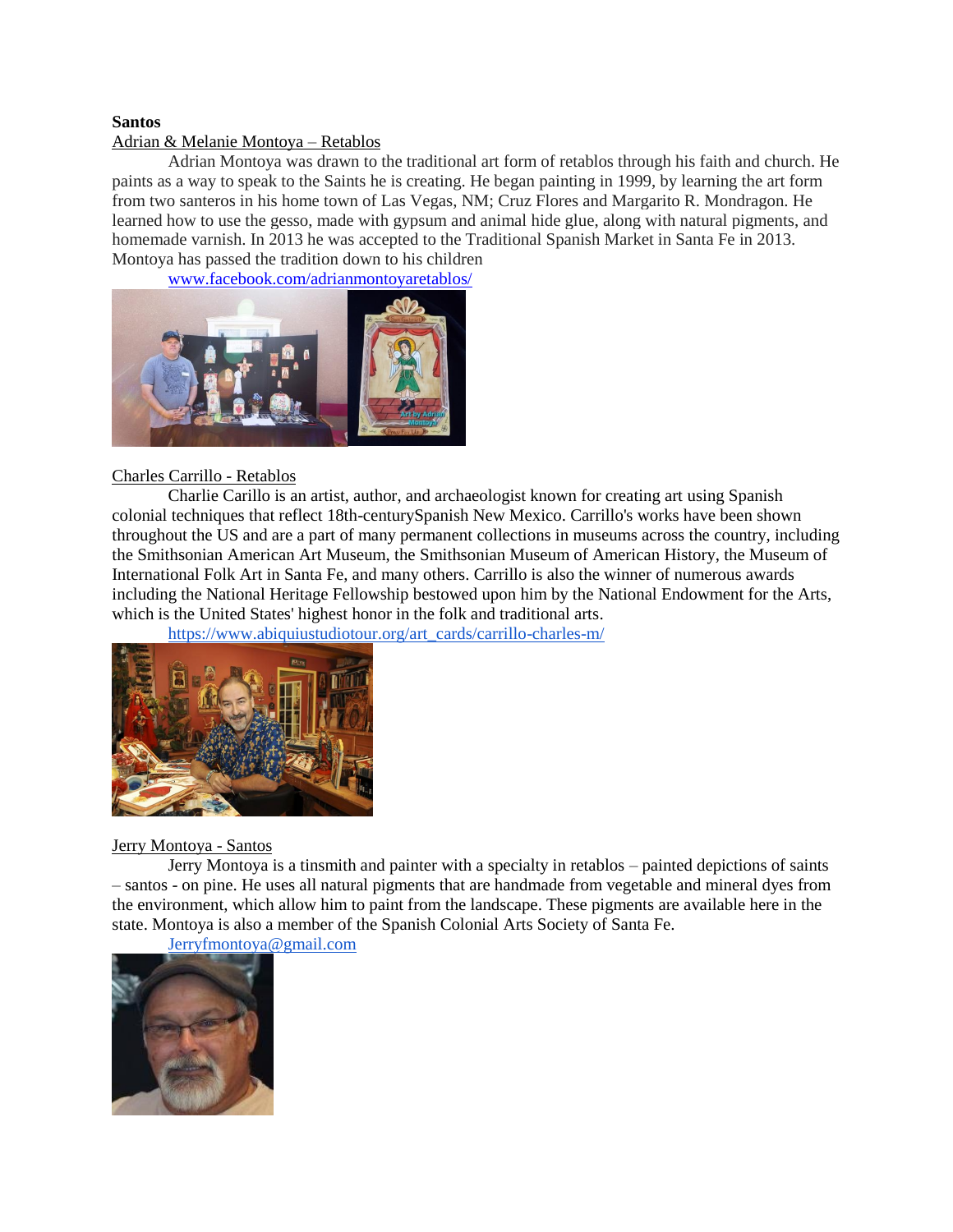## **Woodwork and Inlay**

## Carlos Marez - Wood Carving

Carlos Marez is a native New Mexican traditional artist skilled in wood carving and leather work. His artistry combines techniques of inlay, hand carving, and wood segmented turning. His intricate designs are displayed in crosses, containers, and leather tooling pieces. He has long represented traditional wood carving at Casa San Ysidro and has received awards in Spanish markets.

<https://www.pinterest.com/carlosmarez1942/>



## Jimmy Trujillo - Straw Inlay

Straw artist, Jimmy Trujillo, has done extensive research on the subject of straw marquetry history. He believes that the practice of this art in New Mexico predates the Pueblo Revolt of 1680. The earliest piece that has been found to date was crafted in the early 1800s. Trujillo believes that many of the designs and motifs on some of the early straw work display Native American influences. The areas around Santa Ana Pueblo and the area around San Juan Pueblo were historically the principle manufacturing sites for this art.

<https://thestrawshop.com/jimmy-trujillo/>

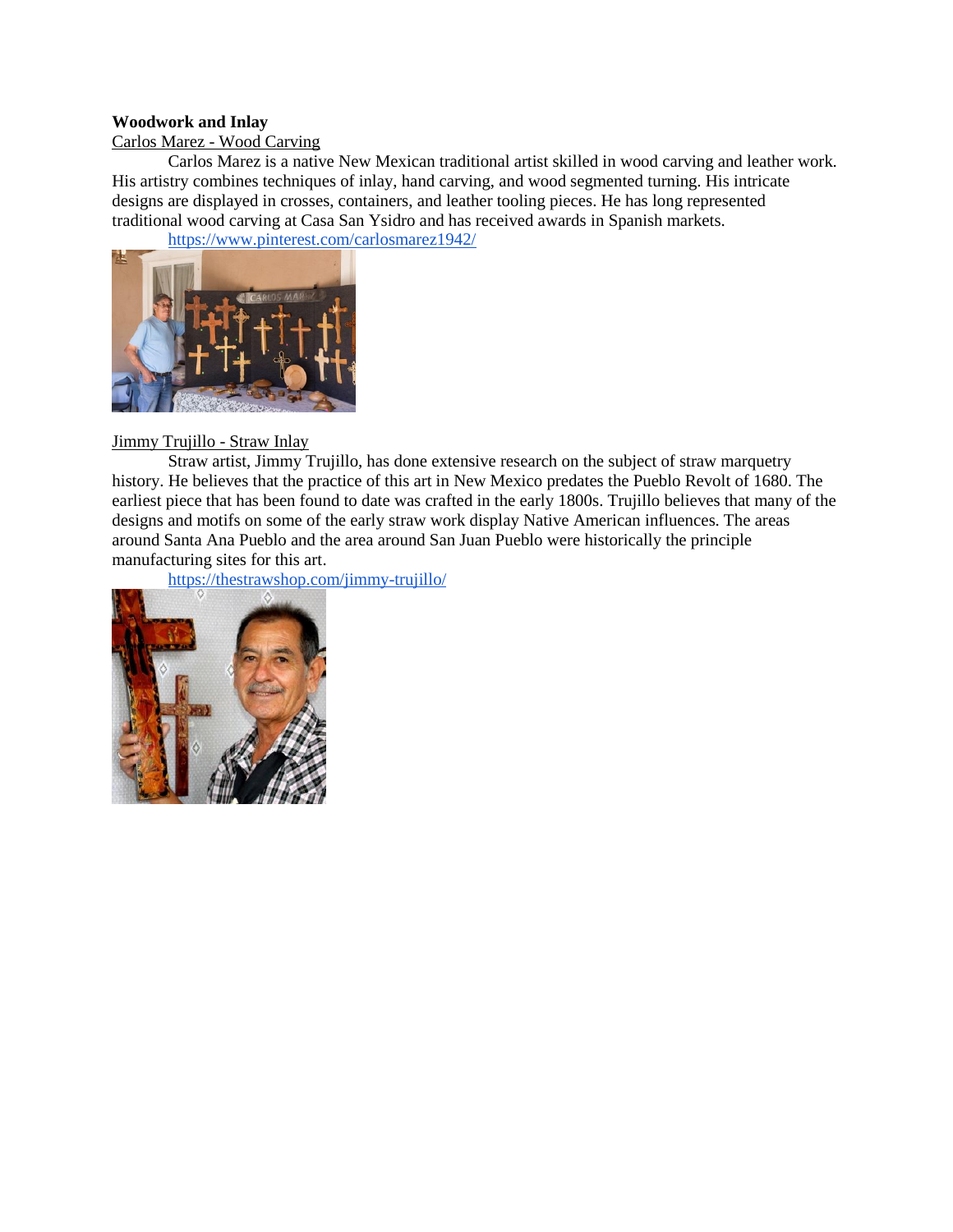## **Heritage**

Rosalia Pacheco – Story Teller

Cultural stories for children and families come to life in this video series by New Mexico educator and performing artist Rosalia Pacheco. Her son Estevan Pacheco accompanies by with flamenco guitar. Her daughter Rosalinda is the artist and her son Santiago Pacheco the video editor. Join in the tradition of storytelling now during this season of on-line learning.

[https://www.youtube.com/channel/UCq\\_RLLzOu6dRUe\\_TJhUzzpA](https://www.youtube.com/channel/UCq_RLLzOu6dRUe_TJhUzzpA)



Individual video links:

- The Lion and the Bee
	- o [https://www.youtube.com/watch?v=KtAr604Tfuk&list=PLypkNc4nLjTX7Mo4eTNBl0E](https://www.youtube.com/watch?v=KtAr604Tfuk&list=PLypkNc4nLjTX7Mo4eTNBl0EsU11j5NNA_&index=4) [sU11j5NNA\\_&index=4](https://www.youtube.com/watch?v=KtAr604Tfuk&list=PLypkNc4nLjTX7Mo4eTNBl0EsU11j5NNA_&index=4)
- The Magical Pears
	- o [https://www.youtube.com/watch?v=j1XQL](https://www.youtube.com/watch?v=j1XQL-xovGI&list=PLypkNc4nLjTX7Mo4eTNBl0EsU11j5NNA_&index=3)[xovGI&list=PLypkNc4nLjTX7Mo4eTNBl0EsU11j5NNA\\_&index=3](https://www.youtube.com/watch?v=j1XQL-xovGI&list=PLypkNc4nLjTX7Mo4eTNBl0EsU11j5NNA_&index=3)
- La Llorona
	- o [https://www.youtube.com/watch?v=v\\_Hxee1Na5c&list=PLypkNc4nLjTX7Mo4eTNBl0](https://www.youtube.com/watch?v=v_Hxee1Na5c&list=PLypkNc4nLjTX7Mo4eTNBl0EsU11j5NNA_&index=2) EsU11 $i5$ NNA & $i$ ndex=2
- The Tia with the Tortilla
	- o [https://www.youtube.com/watch?v=fFPY6o76z3U&list=PLypkNc4nLjTX7Mo4eTNBl0](https://www.youtube.com/watch?v=fFPY6o76z3U&list=PLypkNc4nLjTX7Mo4eTNBl0EsU11j5NNA_) [EsU11j5NNA\\_](https://www.youtube.com/watch?v=fFPY6o76z3U&list=PLypkNc4nLjTX7Mo4eTNBl0EsU11j5NNA_)
- Dancing with the Stranger
	- o <https://www.youtube.com/watch?v=X4pEisFSwFE>

## Acoma Pueblo Enchantment Dancers (Acoma)

The Pueblo of Acoma Enchantment Dancers are from the Pueblo of Acoma. The pueblo sits atop a 360 foot sandstone mesa, and is approximately 60 miles west of Albuquerque. It is one of the oldest continuously inhabited communities in the United States (along with Hopi pueblos).

The group has been together since 1981 originally as The "Acoma Intercultural Dancers" directed by the late Alden Keyope. The group is now directed by second generation Johnathan Keyope who is now teaching third generation family and extended family members. They perform traditional and contemporary dances of Acoma and Hopi pueblo. Johnathan and his group believe in sharing and educating their culture and to ensure the survival of the Acoma Keresan language, and traditions among the youth.The main dance of the group is the buffalo dance. This dance celebrates an upcoming and successful hunt. As a social dance it is shared to bring peace, harmony, and unity among the people throughout Mother Earth.

[jkeyope@skycity.com](mailto:jkeyope@skycity.com)